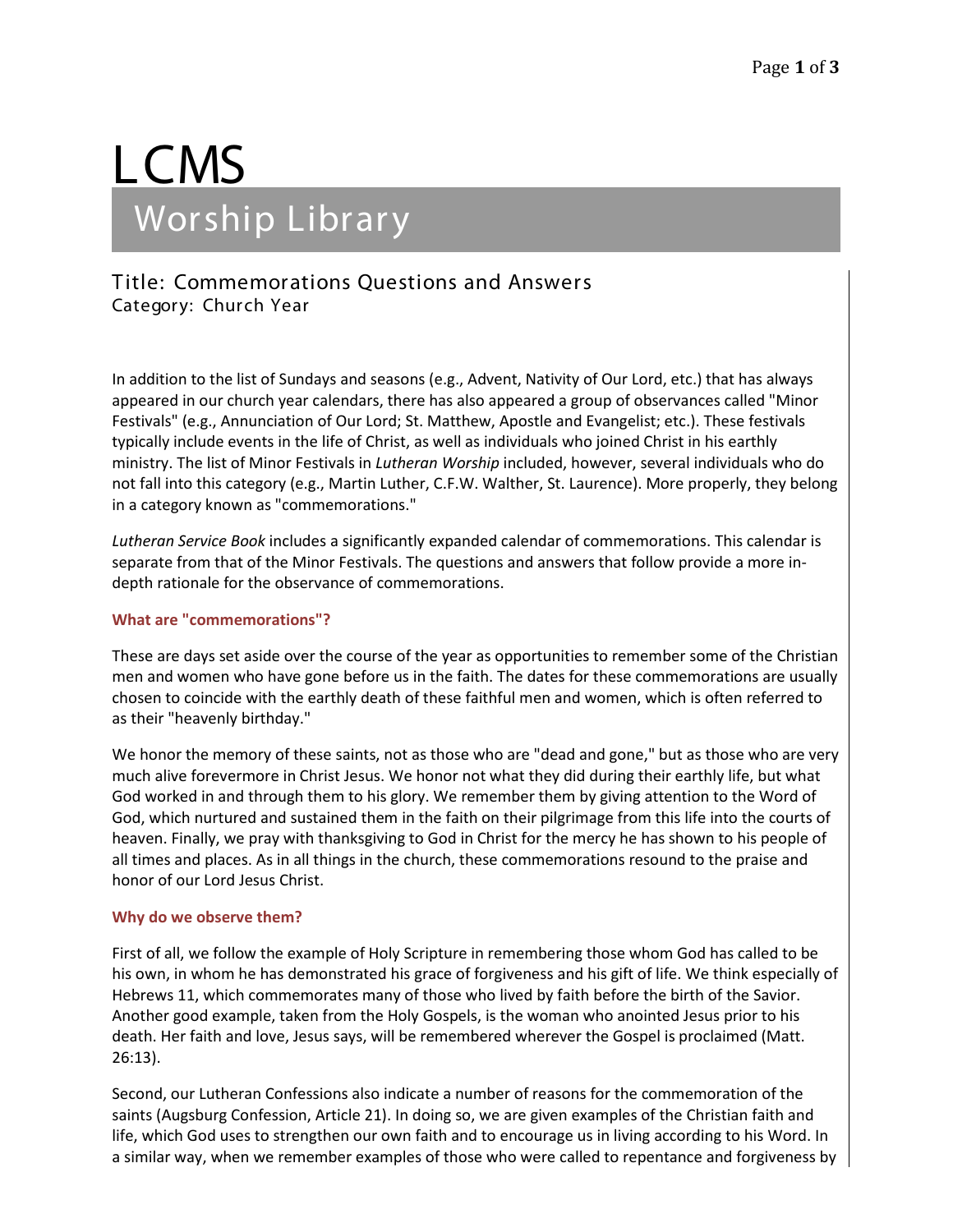the grace of God in Christ, we are reminded of his grace toward us and his forgiveness of our sins. In each of these ways, the saints who have gone before us become a kind of living "stained-glass windows" through whom the light of Christ now shines on us in a variety of shapes and colors. Finally, we give thanks to God for the gift of these faithful people, who served his church as pastors, teachers, confessors, and laity.

# **But aren't we all saints in God's sight?**

Of course! Christ Jesus is our righteousness and holiness. In him, by grace through faith, all of us are saints, and we are perfect in his sight. It would be appropriate, in this respect, to remember everyone who has lived and died (and lives again) by faith in Christ--as we do, in a sense, on the Feast of All Saints (November 1).

Nevertheless, among this vast cloud of witnesses with which we are surrounded, it is also helpful to remember the particular and personal details of certain individuals. To do so reflects the personal care and attention that God gives to each of His dear children, as well as the ways in which he blesses each of us in particular and personal ways. What is more, in the history of the church, as in Holy Scripture, there are those whom God raises up—not according to merit, but according to his mercy—to serve his people in very special ways. Examples include Abraham and Moses in the Old Testament and Mary and John the Baptizer in the New Testament. In the long history of the church since the time of the apostles, we would certainly include Dr. Martin Luther as an outstanding servant of the Gospel.

In every case, it is important to remember that when we honor the memory of the saints we are thereby honoring the Lord and God and Savior of us all, who called these men and women to be his own. He redeemed them and sanctified them, and he blessed them to serve to the glory of his name for the benefit of others.

# **What is the difference between "commemorations" and saints' days ["feasts"]?**

There are some saints in particular whose lives on earth are so closely connected with the earthly life and ministry of Jesus that their stories are literally part of the Gospel itself. Along with Mary and John the Baptizer, mentioned above, perhaps the most obvious examples would be the apostles and evangelists. In the history of the church, including the history of our Lutheran Church, the commemorations of these saints have been observed with special distinction—always to the praise and glory of Christ Jesus and His Gospel. These days are really treated as "Feasts of Christ," that is to say, as days when we remember, celebrate, and give thanks for the life that our Lord Jesus Christ lived for us in the flesh. For these reasons, it is appropriate to observe these "Feasts" with the Sacrament of the Altar, in which the Word-made-flesh draws close to us and gives himself to us in much the same way that he came and lived among the apostles and other disciples in the New Testament.

By contrast, the commemorations of other saints from the Old Testament and throughout the history of the church on earth are normally observed in daily prayer within the family, in the Christian day school, in the chapels of our colleges and seminaries, and in parishes where it is possible to gather for Matins or Vespers during the week. In *Lutheran Service Book*, the calendar of these commemorations are found on pages xii and xiii, while the calendar of Sundays and Seasons and the Feasts of Christ are found on pages x and xi.

## **What are the benefits of observing the commemorations?**

The purpose of the commemorations is to focus the hearts and minds of those who observe them on Christ Jesus and his Gospel. Following the examples of Holy Scripture and the guidance of our Lutheran Confessions, these commemorations serve the helpful purpose of teaching the Christian faith and life